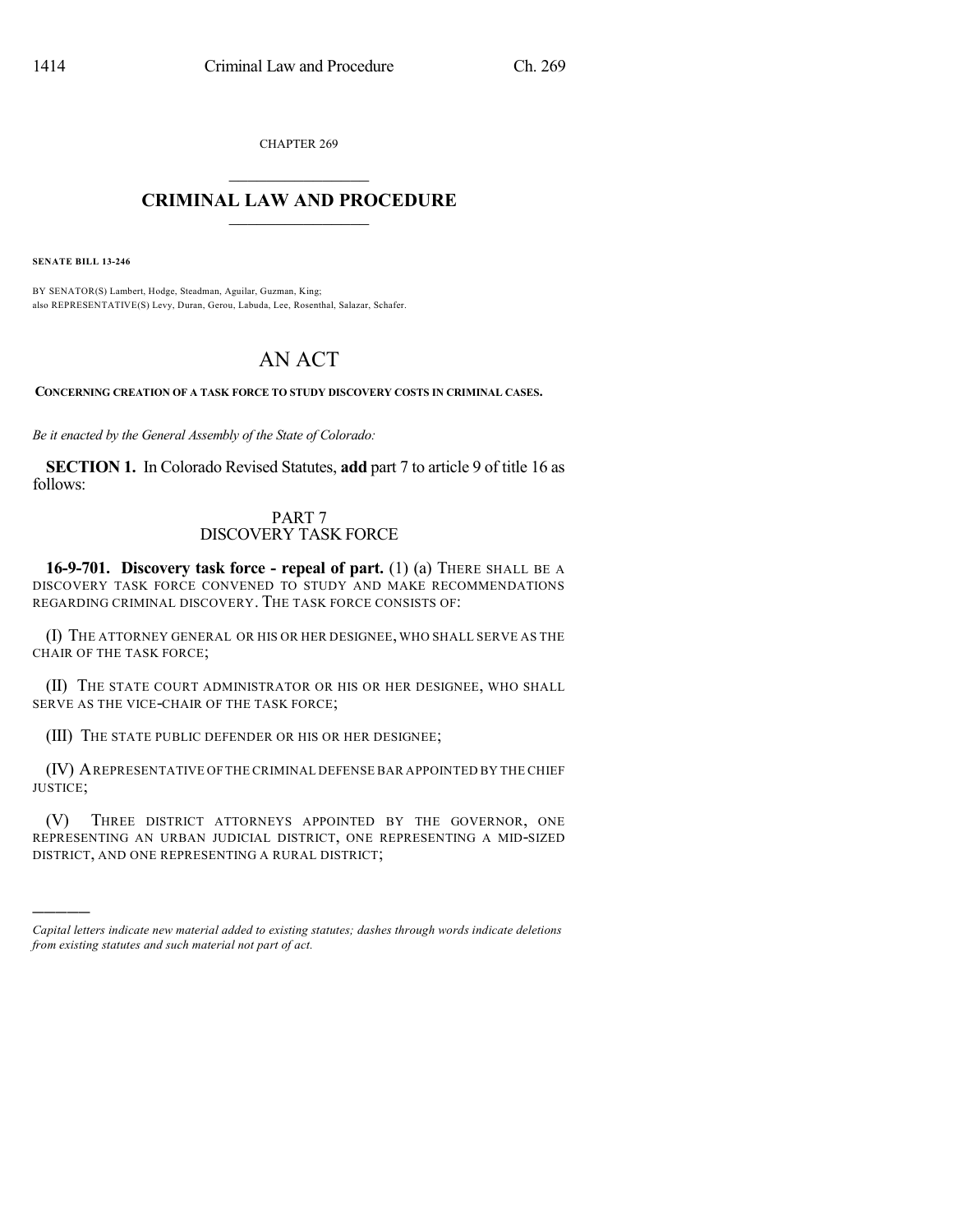(VI) A COUNTY SHERIFF APPOINTED BY THE GOVERNOR;

(VII) THE ALTERNATE DEFENSE COUNSEL OR HIS OR HER DESIGNEE;

(VIII) A CHIEF OF POLICE APPOINTED BY THE GOVERNOR; AND

(IX) A DISTRICT COURT JUDGE APPOINTED BY THE CHIEF JUSTICE.

(b) THE TASK FORCE MUST ALSO HAVE A NON-VOTING MEMBER APPOINTED BY THE GOVERNOR FROM THE OFFICE OF INFORMATION TECHNOLOGY WHO SERVES AS A TECHNOLOGY ADVISOR TO ASSIST THE TASK FORCE.

(2) THE CHAIR OF THE DISCOVERY TASK FORCE SHALL CONVENE THE FIRST MEETING OF THE TASK FORCE BY JUNE 30, 2013, AND MUST MEET AT LEAST TWICE A MONTH THEREAFTER UNTIL IT COMPLETES ITS DUTIES AS LISTED IN SUBSECTION (3) OF THIS SECTION, OR UNTIL NOVEMBER 15, 2013, WHICHEVER IS EARLIER.

(3) THE DISCOVERY TASK FORCE MUST:

(a) DETERMINE WHICH DISTRICT ATTORNEY'S OFFICES OBTAIN ALL LAW ENFORCEMENT DISCOVERABLE EVIDENCE IN AN ELECTRONIC FORMAT, WHICH DISTRICT ATTORNEY'S OFFICES WILL SOON BE ABLE TO OBTAIN ALL LAW ENFORCEMENT DISCOVERABLE EVIDENCE IN AN ELECTRONIC FORMAT, AND WHICH DISTRICT ATTORNEY'S OFFICES WILL NOT HAVE THAT ABILITY AT ANY POINT IN THE FUTURE WITHOUT ASSISTANCE;

(b) DETERMINE THE BARRIERS FOR THOSE DISTRICT ATTORNEY'S OFFICES THAT WILL NEVER BE ABLE TO OBTAIN LAW ENFORCEMENT DISCOVERABLE EVIDENCE IN AN ELECTRONIC FORMAT WITHOUT ASSISTANCE;

(c) STUDY THE FEASIBILITY OF A SINGLE STATEWIDE CRIMINAL CASE MANAGEMENT SYSTEM OR OTHER TECHNOLOGY INSERTS TO FACILITATE ELECTRONIC DISCOVERY OR ELECTRONIC REDACTION;

(d) STUDY THE APPROPRIATENESS OF A STATEWIDE STANDARDIZED LAW ENFORCEMENT REPORTING FORM THAT IS EASILY REDACTABLE;

(e) RECOMMEND OR ADDRESS SHORT-TERM NEEDS FOR LAW ENFORCEMENT AND DISTRICT ATTORNEYS TO FACILITATE GREATER USE OF ELECTRONIC DISCOVERY;

(f) SUGGEST A DEFINITION FOR THE TERM "ACTUAL COSTS" FOR PURPOSES OF REIMBURSEMENT THAT ADEQUATELY AND FAIRLY REIMBURSES THE STATE'S DISTRICT ATTORNEYS FOR THE EXPENSES FOR WHICH THE DISTRICT ATTORNEY'S OFFICES ARE RESPONSIBLE RELATED TO THE DISCOVERY PROCESS;

(g) SUGGEST AN ALTERNATIVE FUNDING PROCESS TO REIMBURSE THE DISTRICT ATTORNEYS FOR APPROPRIATE DISCOVERY COSTS WITHOUT REQUIRING THE PUBLIC DEFENDER,ALTERNATE DEFENSECOUNSEL,OR ANY INDIGENT PRO SE DEFENDANT TO PAY FOR DISCOVERY;